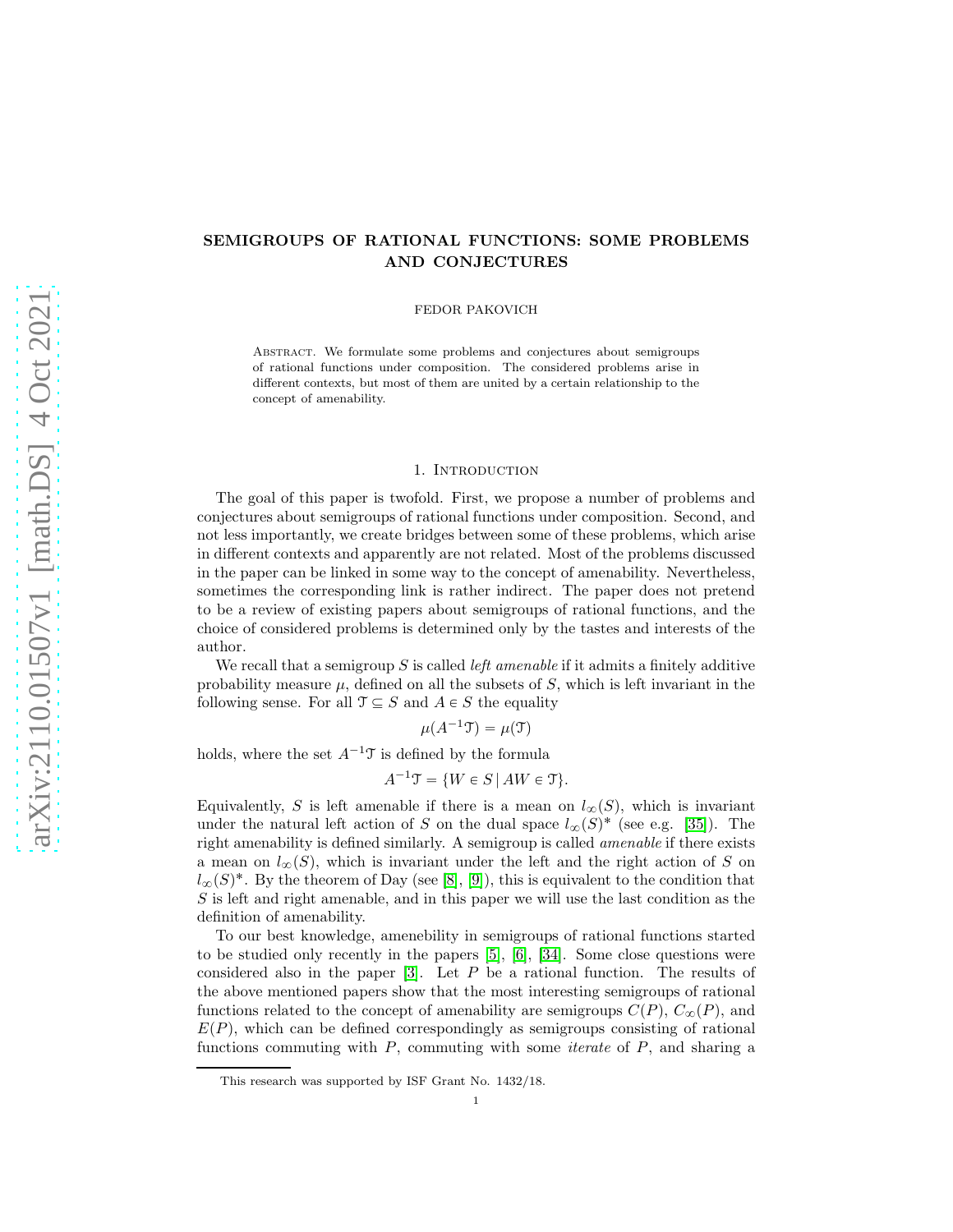measure of maximal entropy with  $P$ . On the other hand, the most interesting property of amenable semigroups in the context of semigroups of rational functions is, probably, the property of being reversible. We recall that a semigroup  $S$  is called left reversible if for all  $A, B \in S$  there exist  $X, Y \in S$  such that

<span id="page-1-0"></span>
$$
(1) \t\t AX = BY.
$$

The right reversibility is defined similarly. It is well-known and follows easily from the definition that any left (resp. right) amenable semigroup is left (resp. right) reversible (see e.g. [\[35\]](#page-11-0)).

What is said above suggests to consider problems related to amenable semigroups of rational functions in conjunction with problems related to reversible semigroups and semigroups  $C(P)$ ,  $C_{\infty}(P)$ ,  $E(P)$ . This paper is organized accordingly and has the following structure. In the second section, after recalling the classical theorem of Ritt about commuting rational functions, we review recent results about  $C(P)$  and propose some related problems. In the third section, we discuss some conjectures about semigroups  $C_{\infty}(P)$  and  $E(P)$ . In the fourth section, we discuss problems and conjectures concerning reversible semigroups of rational functions. In particular, we relate the left reversibility with some problems arising in arithmetical dynamics. Finally, in the fifth section we propose some conjectures describing amenable semigroups of rational functions, generalizing previous results obtained in the polynomial case.

## 2. SEMIGROUPS  $C(P)$

For a rational function P of degree at least two, we denote by  $C(P)$  the collection of rational functions, including rational functions of degree one, commuting with P. It is clear that  $C(P)$  is a semigroup. The subsemigroup of  $C(P)$  consisting of Möbius transformations will be denoted by  $Aut(P)$ . It is easy to see that  $Aut(P)$ is a group. Moreover, since elements of  $Aut(P)$  permute fixed points of  $P^{\circ k}$ ,  $k \geq 1$ , and any Möbius transformation is defined by its values at any three points, the group  $Aut(P)$  is finite. We will call a rational function special if it is either a Lattes map or it is conjugate to  $z^{\pm n}$ ,  $n \ge 2$ , or  $\pm T_n$ ,  $n \ge 2$ , where  $T_n$  is the *n*th Chebyshev polynomial.

The central result about commuting rational functions is the theorem of Ritt (see [\[36\]](#page-11-2) and also [\[15\]](#page-10-5), [\[30\]](#page-11-3), [\[32\]](#page-11-4)). In brief, it states that if rational functions X and  $P$  of degree at least two commute, then either they both are special or they have an iterate in common. Moreover, the Ritt theorem provides a full description of pairs of commuting special functions, implying a description of the semigroup  $C(P)$  in case P is special. Nevertheless, the only information about the structure of  $C(P)$  for a non-special rational function P provided by the Ritt theorem is that every  $X \in C(P)$  has a common iterate with P. Further results about  $C(P)$  were obtained in the recent papers [\[30\]](#page-11-3), [\[32\]](#page-11-4). Below, we shortly describe these results and formulate some related problems.

The following theorem was obtained in the paper [\[30\]](#page-11-3) as a corollary of a more general theorem concerning semiconjugate rational functions. It can be regarded as a "semigroup" counterpart of the Ritt theorem and implies the latter theorem in its part concerning non-special rational functions.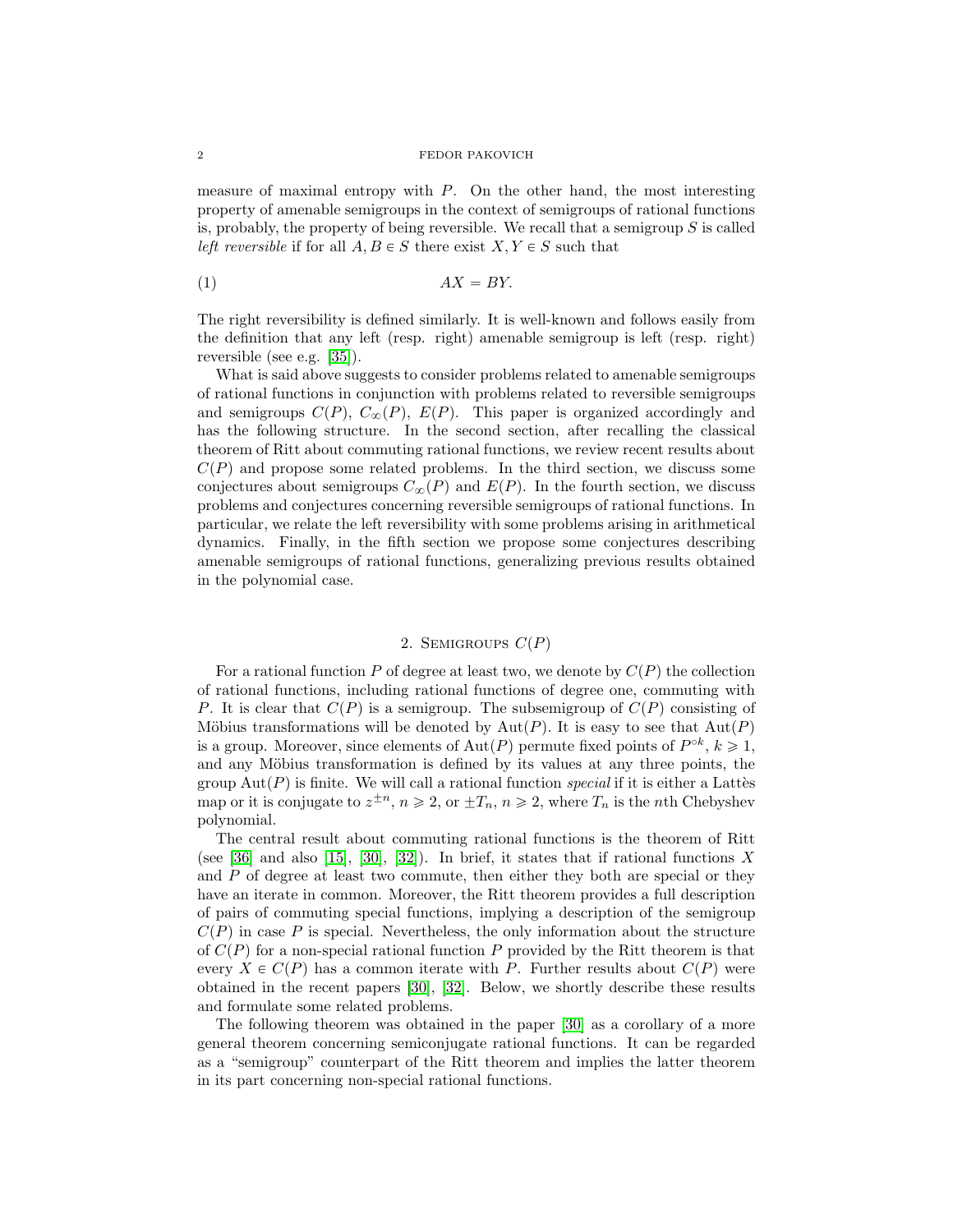<span id="page-2-0"></span>**Theorem 2.1.** Let P be a non-special rational function of degree at least two. Then there exist finitely many rational functions  $X_1, X_2, \ldots, X_r$  such that a rational function X belongs to  $C(P)$  if and only if

$$
X = X_j \circ P^{\circ k}
$$

for some j,  $1 \leq j \leq r$ , and  $k \geq 0$ .

To see that Theorem [2.1](#page-2-0) implies the Ritt theorem, let us observe that if  $X$ commutes with P, then any iterate  $X^{\circ l}$ ,  $l \geq 1$ , does. Thus, by the Dirichlet box principle, there exist  $l_2 > l_1 \geq 1$  such that

$$
X^{\circ l_1} = X_j \circ P^{\circ k_1}, \qquad X^{\circ l_2} = X_j \circ P^{\circ k_2}
$$

for the same j and some  $k_1 > k_2 \geq 1$ , implying that

<span id="page-2-3"></span>(2) 
$$
X^{\circ l_2} = X^{\circ l_1} \circ P^{\circ (k_2 - k_1)}.
$$

Finally, since  $X$  and  $P$  commute, we obtain that

<span id="page-2-1"></span>(3) 
$$
X^{\circ l_2} = P^{\circ (k_2 - k_1)} \circ X^{\circ l_1},
$$

implying that

<span id="page-2-2"></span>(4) 
$$
X^{\circ (l_2 - l_1)} = P^{\circ (k_2 - k_1)}.
$$

The passage from [\(3\)](#page-2-1) to [\(4\)](#page-2-2) is possible since the semigroup  $\mathbb{C}(z)$  is obviously *right* cancellative, that is, the equality

$$
A\circ X=A\circ Y,
$$

where  $X, Y, A \in \mathbb{C}(z)$ , implies that  $X = Y$ . Notice, however, that  $\mathbb{C}(z)$  is not left cancellative.

It was shown in [\[32\]](#page-11-4) that with the semigroup  $C(P)$  one can associate a finite *group* as follows. For a non-special rational function of degree at least two  $P$ , we define an equivalence relation  $\underset{P}{\sim}$  on the semigroup  $C(P)$ , setting  $Q_1 \underset{P}{\sim} Q_2$  if

$$
Q_1 \circ P^{\circ l_1} = Q_2 \circ P^{\circ l_2}
$$

for some  $l_1 \geq 0$ ,  $l_2 \geq 0$ . It follows easily from the right cancellativity of  $\mathbb{C}(z)$  that if **X** is an equivalence class of  $\underset{P}{\sim}$  and  $X_0 \in \mathbf{X}$  is a function of minimum possible degree, then every  $X \in \mathbf{X}$  has the form  $X = X_0 \circ P^{\circ l}$ ,  $l \geqslant 0$ . Moreover, the multiplication of classes induced by the functional composition of their representatives provides  $\binom{C_B}{B}$  with the structure of a *finite group*.

In more detail, let us recall that a congruence on a semigroup is an equivalence relation that is compatible with the semigroup operation. In this notation, the following statement holds.

**Theorem 2.2.** Let P be a non-special rational function of degree at least two. Then the relation  $\sum_{P}$  is a congruence on the semigroup  $C(P)$ , and the quotient semigroup is a finite group.

Note that the group  $G_P$  is trivial if and only if any element of  $C(P)$  is an iterate of P. In particular, if  $P = Q^{\circ l}$  for some  $Q \in \mathbb{C}(z)$ , then  $G_P$  is non-trivial since Q belongs to  $C(P)$ . The group  $G_P$  is also non-trivial whenever  $Aut(P)$  is non-trivial, since  $G_P$  contains an isomorphic copy of  $Aut(P)$  (see [\[32\]](#page-11-4) for more detail).

It is clear that describing the semigroup  $C(P)$  is equivalent to describing the corresponding group, which will be denoted by  $G_P$ . On the other hand, one may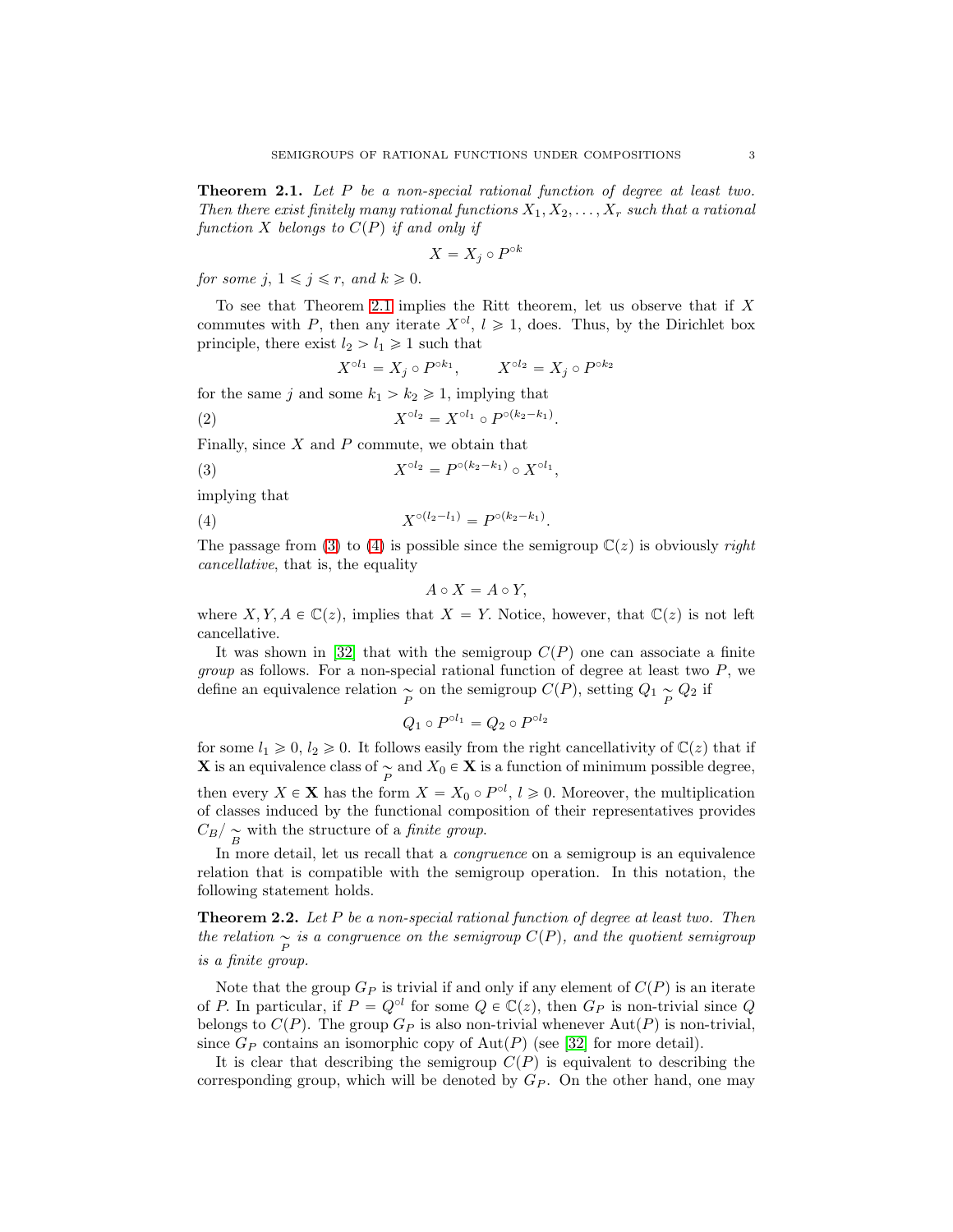expect that the analysis of  $G_P$  may have some advantages in view of the presence of the group structure. Thus, probably, the most interesting problem concerning the semigroups  $C(P)$  is following.

<span id="page-3-0"></span>**Problem 2.3.** Which finite groups occur as groups  $G_P$  for non-special rational functions P?

Let us mention some known results related to Problem [2.3.](#page-3-0) First, if  $P$  is a nonspecial polynomial, then  $C(P) = \langle \text{Aut}(P), R \rangle$  for some  $R \in C(P)$ . Correspondingly, the group  $G_P$  is metacyclic (see [\[32\]](#page-11-4), Section 6.2, and [\[34\]](#page-11-1), Section 7.1). Further, if a non-special rational function  $P$  is *indecomposable*, that is, cannot be represented in the form  $P = V \circ U$ , where U and V are rational functions of degree greater than one, then  $G_P$  is isomorphic to Aut $(P)$ . Equivalently,  $X \in C(P)$  if and only if  $X = \mu \circ P^l$  for some  $\mu \in \text{Aut}(P)$  and  $l \geq 1$  (see [\[32\]](#page-11-4), Section 6.1). Thus, for an indecomposable rational function  $P$  the group  $G_P$  is one of the five finite subgroups of Aut( $\mathbb{CP}^1$ ). Moreover, every finite subgroup of Aut( $\mathbb{CP}^1$ ) can be realized as the group  $\text{Aut}(P)$  for some rational function P (see [\[10\]](#page-10-6)).

It was shown in [\[32\]](#page-11-4) that calculating  $G_P$  reduces to calculating the generators of the fundamental group of a special graph  $\Gamma_P$  associated with P, which can be described as follows. Let P be a rational function. A rational function  $\hat{P}$  is called an elementary transformation of  $P$  if there exist rational functions  $U$  and  $V$  such that  $P = V \circ U$  and  $\hat{P} = U \circ V$ . We say that rational functions P and A are equivalent and write  $A \sim P$  if there exists a chain of elementary transformations between P and A. Since for any Möbius transformation  $\mu$  the equality

$$
P = (P \circ \mu^{-1}) \circ \mu
$$

holds, the equivalence class  $[P]$  of a rational function P is a union of conjugacy classes. Thus, the relation  $\sim$  can be considered as a weaker form of the classical conjugacy relation. The graph  $\Gamma_P$  is defined as a multigraph whose vertices are in a one-to-one correspondence with some fixed representatives  $P_i$  of conjugacy classes in  $[P]$ , and whose multiple edges connecting the vertices corresponding to  $P_i$  to  $P_j$ are in a one-to-one correspondence with solutions of the system

$$
P_i = V \circ U, \quad P_j = U \circ V
$$

in rational functions. Since the equivalence class  $[P]$  contains infinitely many conjugacyclasses if and only if P is a flexible Latter map  $([28])$  $([28])$  $([28])$ , for any non-special rational function P the graph  $\Gamma_P$  is finite.

In view of the relation between  $G_P$  and  $\Gamma_P$ , a "combinatorial" counterpart of Problem [2.3](#page-3-0) is the following problem.

**Problem 2.4.** Which finite graphs occur as graphs  $\Gamma_P$  for non-special rational functions P?

Note that, by the result of [\[32\]](#page-11-4), for  $P' \sim P$  the groups  $G_P$ ,  $G'_P$  are isomorphic. For example, this implies that if  $P'$  has at least one non-trivial automorphism, then the group  $\Gamma_P$  is non-trivial even if P has no automorphisms at all. Thus, studying the graph  $\Gamma_P$ , which contains the information about decompositions and automorphisms of all functions from the class  $|P|$ , permits to reveal reasons for the non-triviality of  $G_P$  through the functions equivalent to  $P$ .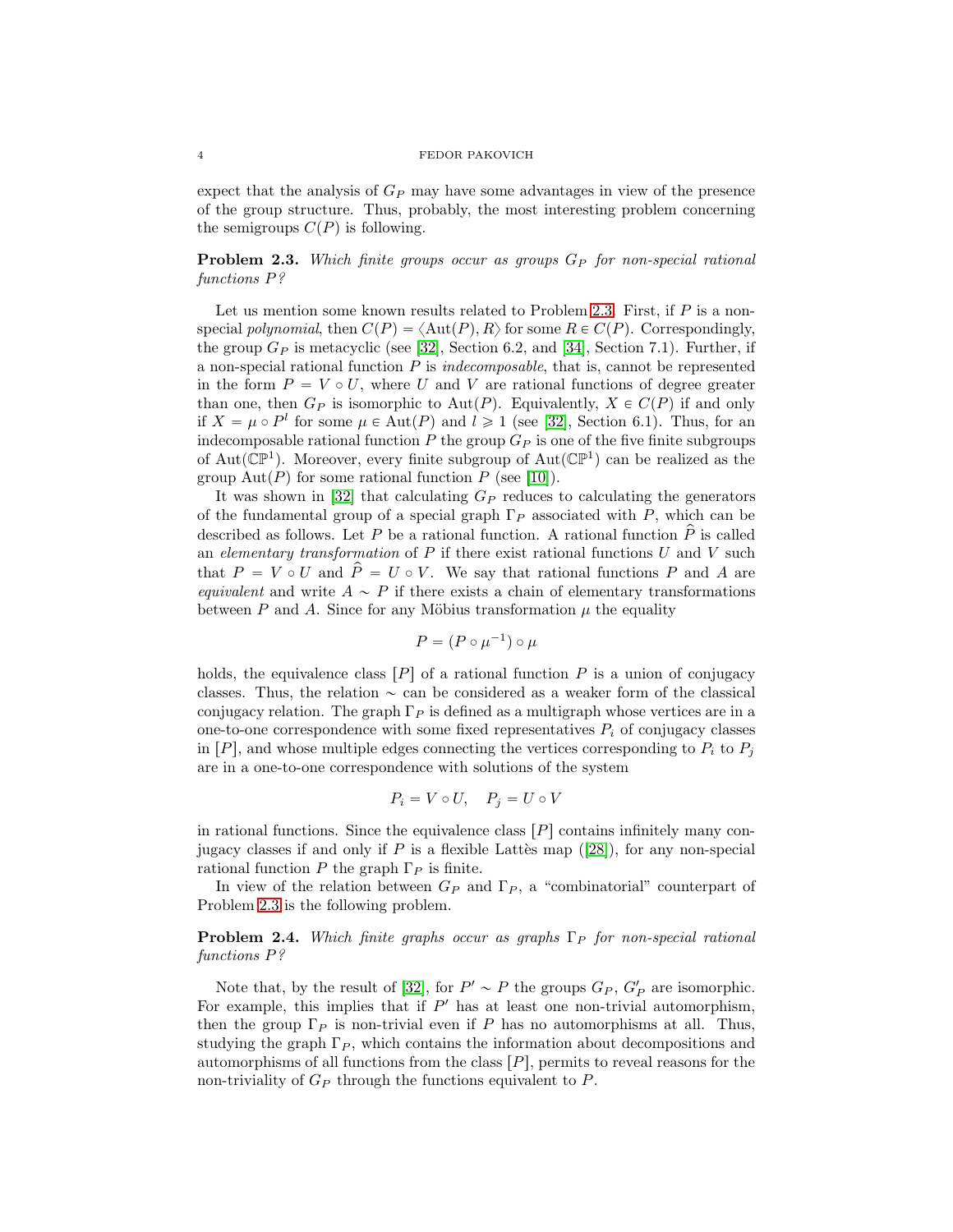## 3. SEMIGROUPS  $C_{\infty}(P)$  AND  $E(P)$

Let us define the sets  $C_{\infty}(P)$  and  $\text{Aut}_{\infty}(P)$  by the formulas

$$
C_{\infty}(P) = \bigcup_{i=1}^{\infty} C(P^{\circ k}), \quad \text{Aut}_{\infty}(P) = \bigcup_{k=1}^{\infty} \text{Aut}(P^{\circ k}).
$$

Since obviously

$$
C(P^{\circ k}),\ C(P^{\circ l})\subseteq C(P^{\circ {\rm LCM}(k,l)})
$$

and

$$
Aut(P^{\circ k}), Aut(P^{\circ l}) \subseteq Aut(P^{\circ LCM(k,l)}),
$$

the set  $C_{\infty}(P)$  is a semigroup, and the set  $\text{Aut}_{\infty}(P)$  is a group. Let us notice that a rational function X of degree at least two belongs to  $C_{\infty}(P)$  if and only if X and  $P$  share an iterate. Indeed, the "only if" part follows from the Ritt theorem. On the other hand, if there exist  $k, l \in \mathbb{N}$  such that  $X^{\circ k} = P^{\circ l}$ , then X obviously commutes with  $P^{\circ l}$ .

We conjecture that the following analogue of Theorem [2.1](#page-2-0) holds for semigroups  $C_{\infty}(P)$ .

<span id="page-4-0"></span>Conjecture 3.1. Let P be a non-special rational function of degree at least two. Then there exist finitely many rational functions  $X_1, X_2, \ldots, X_r$  such that a rational function X belongs to  $C_{\infty}(P)$  if and only if

$$
X = X_j \circ P^{\circ k}
$$

for some j,  $1 \leq j \leq r$ , and  $k \geq 0$ .

Conjecture [3.1](#page-4-0) is equivalent to the following conjecture.

<span id="page-4-1"></span>Conjecture 3.2. Let P be a non-special rational function of degree at least two. Then  $C_{\infty}(P) = C(P^{\circ s})$  for some  $s \geq 1$ .

Indeed, applying Theorem [2.1](#page-2-0) to  $P^{\circ s}$ , we see that Conjecture [3.2](#page-4-1) implies Con-jecture [3.1.](#page-4-0) On the other hand, if  $X_1, X_2, \ldots, X_r$  are rational functions satisfy-ing the conclusion of Conjecture [3.1,](#page-4-0) and  $X_i$ ,  $1 \leq i \leq r$ , commutes with  $P^{\circ k_i}$ ,  $k_i \geq 1$ , then  $X_i$  also commutes with  $P^N$ , where  $N = \text{LCM}(k_1, k_2, \ldots, k_r)$ . Thus,  $C_{\infty}(P) \subseteq C(P^{\circ N})$ , implying that  $C_{\infty}(P) = C(P^{\circ N})$ .

Let us recall that by the results of the papers [\[17\]](#page-10-7) and [\[24\]](#page-11-6), for every rational function P of degree  $n \geq 2$  there exists a unique probability measure  $\mu_P$  on  $\mathbb{CP}^1$ , which is invariant under  $P$ , has support equal to the Julia set  $J_P$ , and achieves maximal entropy  $\log n$  among all P-invariant probability measures. For a rational function P of degree at least two, we denote by  $\mu_P$  the measure of maximal entropy for P, and by  $E(P)$  the set of rational functions Q of degree at least two such that  $\mu_Q = \mu_P$ , completed by  $\mu_P$ -invariant Möbius transformations. The set  $E(P)$  is a semigroup (see e.g. [\[34\]](#page-11-1)).

Algebraic conditions for non-special rational functions  $X$  and  $P$  to share a measure of maximal entropy were obtained in the papers [\[22\]](#page-11-7), [\[23\]](#page-11-8), and can be formulated as follows (see [\[40\]](#page-11-9) for more detail).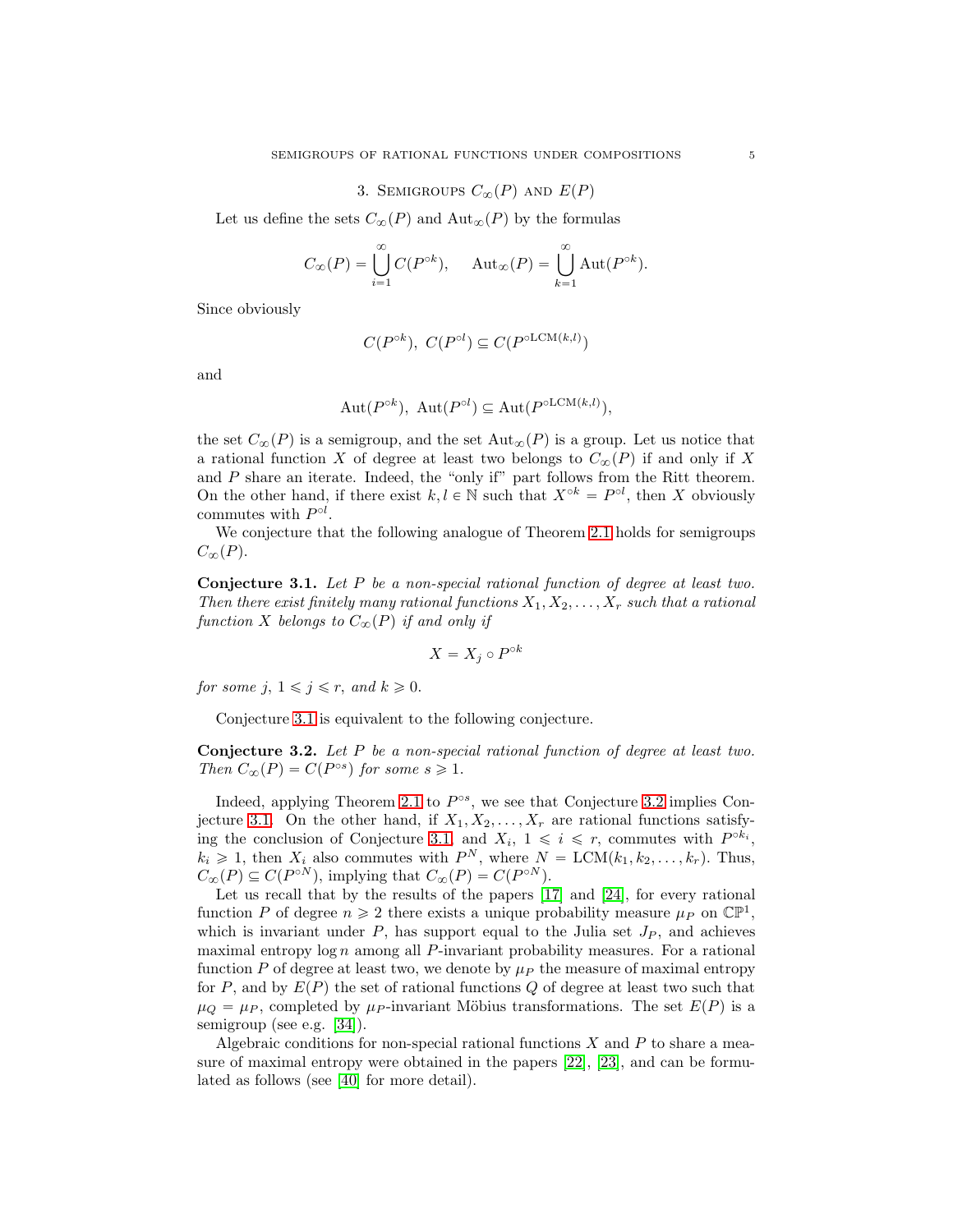<span id="page-5-5"></span>**Theorem 3.3.** Let  $X$  and  $P$  be non-special rational functions of degree at least two. Then  $\mu_X = \mu_P$  if and only if there exist  $k, l \geq 1$  such that the equalities

<span id="page-5-0"></span>(5) 
$$
X^{\circ 2k} = X^{\circ k} \circ P^{\circ l}, \qquad P^{\circ 2l} = P^{\circ l} \circ X^{\circ l},
$$

 $hold.$ 

Setting  $F = X^{\circ k}$ ,  $G = P^{\circ l}$ , we can rewrite system [\(5\)](#page-5-0) in the form

<span id="page-5-2"></span>(6) 
$$
F \circ F = F \circ G, \quad G \circ G = G \circ F.
$$

The problem of describing rational solutions of this system with  $F \neq G$  is closely related to the problem of describing rational solutions of the functional equation

<span id="page-5-1"></span>
$$
(7) \t\t\t A \circ X = A \circ Y,
$$

distinct from the trivial solution  $X = Y$ . Specifically, it was observed in the paper [\[40\]](#page-11-9) that if  $X, Y$ , and  $\overline{A}$  are rational functions such that equality [\(7\)](#page-5-1) holds, then the functions

$$
F = X \circ A, \quad G = Y \circ A
$$

satisfy  $(6)$ . Moreover, it was proved in [\[31\]](#page-11-10) that *all* solutions of  $(6)$  can be obtained in this way.

A comprehensive classification of rational functions satisfying [\(7\)](#page-5-1) is not known. The most complete result in this direction, obtained in the paper [\[1\]](#page-10-8), is the classification of solutions of  $(7)$  under the assumption that A is a polynomial. For some partial results we refer the reader to [\[1\]](#page-10-8), [\[31\]](#page-11-10), [\[38\]](#page-11-11), [\[39\]](#page-11-12). Along with rational solutions of  $(7)$  it is instructive to consider solutions where A is rational while X, Y are allowed to be functions meromorphic on C. Let A be a rational function of degree at least two. We say that A is tame if the algebraic curve

<span id="page-5-4"></span>(8) 
$$
\frac{A(x) - A(y)}{x - y} = 0
$$

has no factors of genus zero or *one*. Otherwise, we say that A is wild. By the Picard theorem, the condition that A is tame is equivalent to the condition that equality [\(7\)](#page-5-1), where X, Y are functions meromorphic on  $\mathbb{C}$ , implies that  $X \equiv Y$ . The following problem seems to be very interesting.

#### <span id="page-5-3"></span>Problem 3.4. Describe wild rational functions.

Note that Problem [3.4](#page-5-3) is closely related to the question about possible decompo-sitions of "even" rational functions (cf. [\[2\]](#page-10-9), [\[19\]](#page-10-10), [\[20\]](#page-10-11)). Let F be an "even" rational function, that is, a rational function of the form  $F = U \circ z^2$ , where  $U \in \mathbb{C}(z)$ , and  $F = A \circ X$  be an arbitrary decomposition of F into a composition of rational functions. Then the equality

$$
F = U \circ z^2 = A \circ X
$$

implies that [\(7\)](#page-5-1) holds for  $Y(z) = X(-z)$ . Of course, if the rational function X is also even, then  $Y = X$ . However, if X is not even, we obtain a non-trivial solution of  $(7)$ . This construction can be generalized to the case where instead of  $z<sup>2</sup>$  any Galois covering from a torus or  $\mathbb{CP}^1$  to  $\mathbb{CP}^1$  is used (see [\[33\]](#page-11-13)). Moreover, if curve [\(8\)](#page-5-4) is irreducible, then all solutions of  $(7)$  with meromorphic X and Y can be obtained inthis way  $([31])$  $([31])$  $([31])$ .

$$
f_{\rm{max}}
$$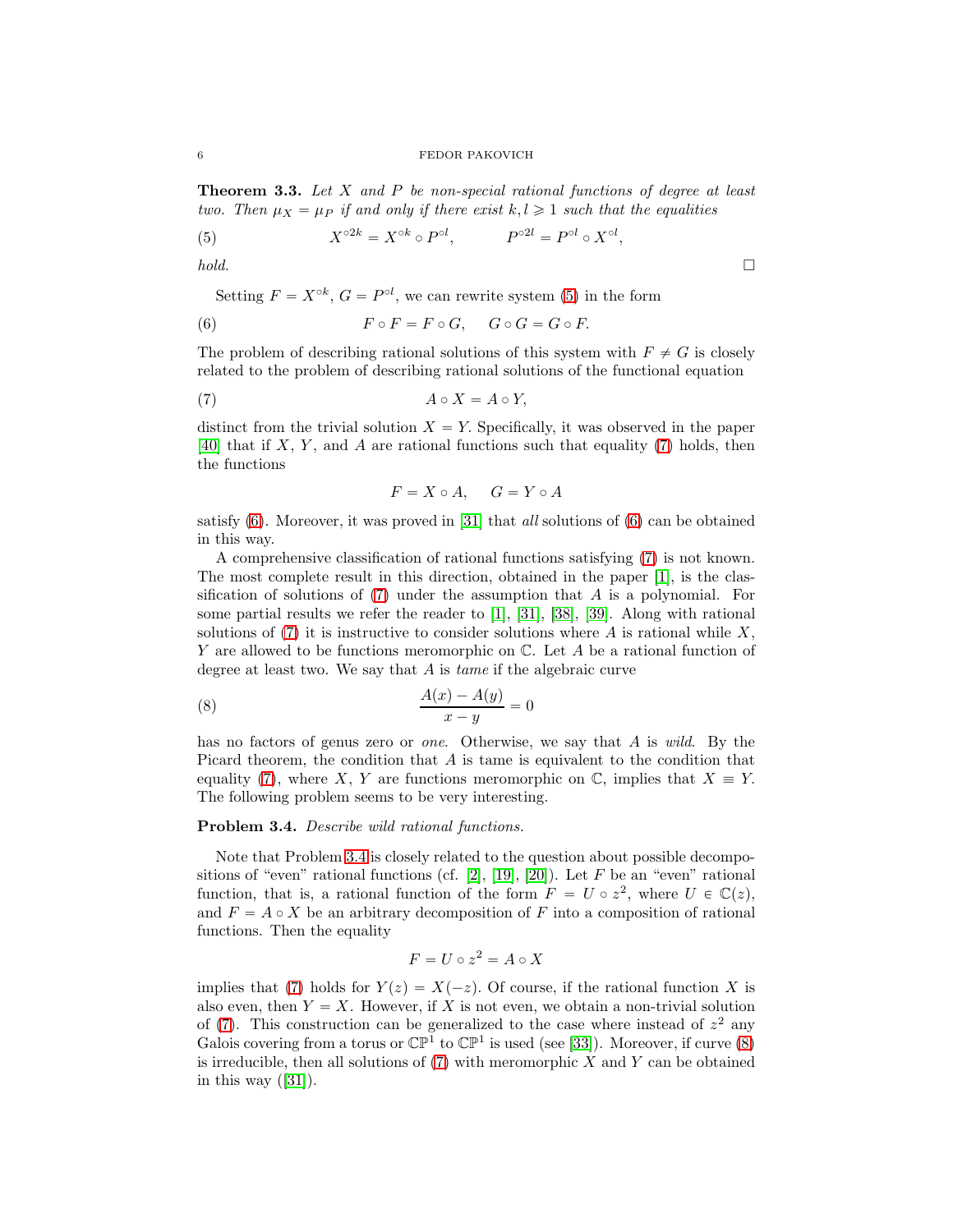Rational functions sharing an iterate share a measure of maximal entropy, and the system  $(5)$  can be regarded as a generalization of the condition that X and P share an iterate. Accordingly, Conjecture [3.1](#page-4-0) is a particular case of the following conjecture.

<span id="page-6-0"></span>Conjecture 3.5. Let P be a non-special rational function of degree at least two. Then there exist finitely many rational functions  $X_1, X_2, \ldots, X_r$  such that X belongs to  $E(P)$  if and only if

$$
X = X_j \circ P^{\circ k}
$$

for some j,  $1 \leq j \leq r$ , and  $k \geq 0$ .

Note that Conjecture [3.5](#page-6-0) implies Theorem [3.3](#page-5-5) in the same way as Theorem [2.1](#page-2-0) implies the Ritt theorem. Indeed, if Conjecture [3.5](#page-6-0) is true and  $X \in E(P)$ , then equality [\(2\)](#page-2-3) holds for some  $l_2 > l_1 \geq 1$  and  $k_2 > k_1 \geq 1$ . By symmetry, also

<span id="page-6-1"></span>(9) 
$$
P^{\circ l_2'} = P^{\circ l_1'} \circ X^{\circ (k_2' - k_1')}
$$

for some  $l'_2 > l'_1 \geq 1$  and  $k'_2 > k'_1 \geq 1$ . Finally, equalities [\(2\)](#page-2-3) and [\(9\)](#page-6-1) imply that equalities [\(5\)](#page-5-0) hold for some  $k, l \geq 1$  (see [\[34\]](#page-11-1), Lemma 2.10). Of course, in distinction with the commutative case, now we cannot exchange the order of iterates of  $X$  and P in equalities  $(2)$  or  $(9)$  and obtain equality  $(4)$ .

## 4. Reversible semigroups

It follows from the definition  $(1)$  that if a semigroup of rational functions S is left reversible, then for all  $A, B \in S$  the algebraic curve

<span id="page-6-2"></span>
$$
(10)\qquad \qquad A(x) - B(y) = 0
$$

has a factor of genus zero. This condition is quite restrictive and, in case [\(10\)](#page-6-2) is irreducible, can be checked using the genus formula for such curves (see [\[11\]](#page-10-12) and also [\[27\]](#page-11-14)). Notice however that the irreducibility problem for curves [\(10\)](#page-6-2) is difficult and is still not solved (see [\[12\]](#page-10-13) for more detail).

More generally, since  $S$  is a semigroup, the left reversibility condition implies that for all  $A, B \in S$  all algebraic curves

<span id="page-6-3"></span>(11) 
$$
A^{\circ n}(x) - B(y) = 0, \quad n \ge 1,
$$

have a factor of genus zero. On the other hand, the problem of describing A and B such that all curves [\(11\)](#page-6-3) have a factor of genus zero or one is a geometric counterpart of the following problem of the arithmetic nature posed in [\[7\]](#page-10-14): which rational functions  $A$  defined over a number field  $K$  have a  $K$ -orbit containing infinitely many points from the value set  $B(\mathbb{P}^1(K))$ ? These problems have been studied in the papers [\[7\]](#page-10-14), [\[21\]](#page-11-15), [\[29\]](#page-11-16). In particular, in [29], a description of such A and B in terms of semiconjugacies and Galois coverings was obtained. Notice that all curves  $(11)$  obviously have a factor of genus zero whenever B is a "compositional" left factor" of some iterate of A, where by a compositional left factor of a rational function F we mean any rational function G such that  $F = G \circ H$  for some rational function H. Moreover, in case A is non-special, the main result of [\[29\]](#page-11-16) in a slightly simplified form can be formulated as follows (see [\[29\]](#page-11-16), Theorem 1.2).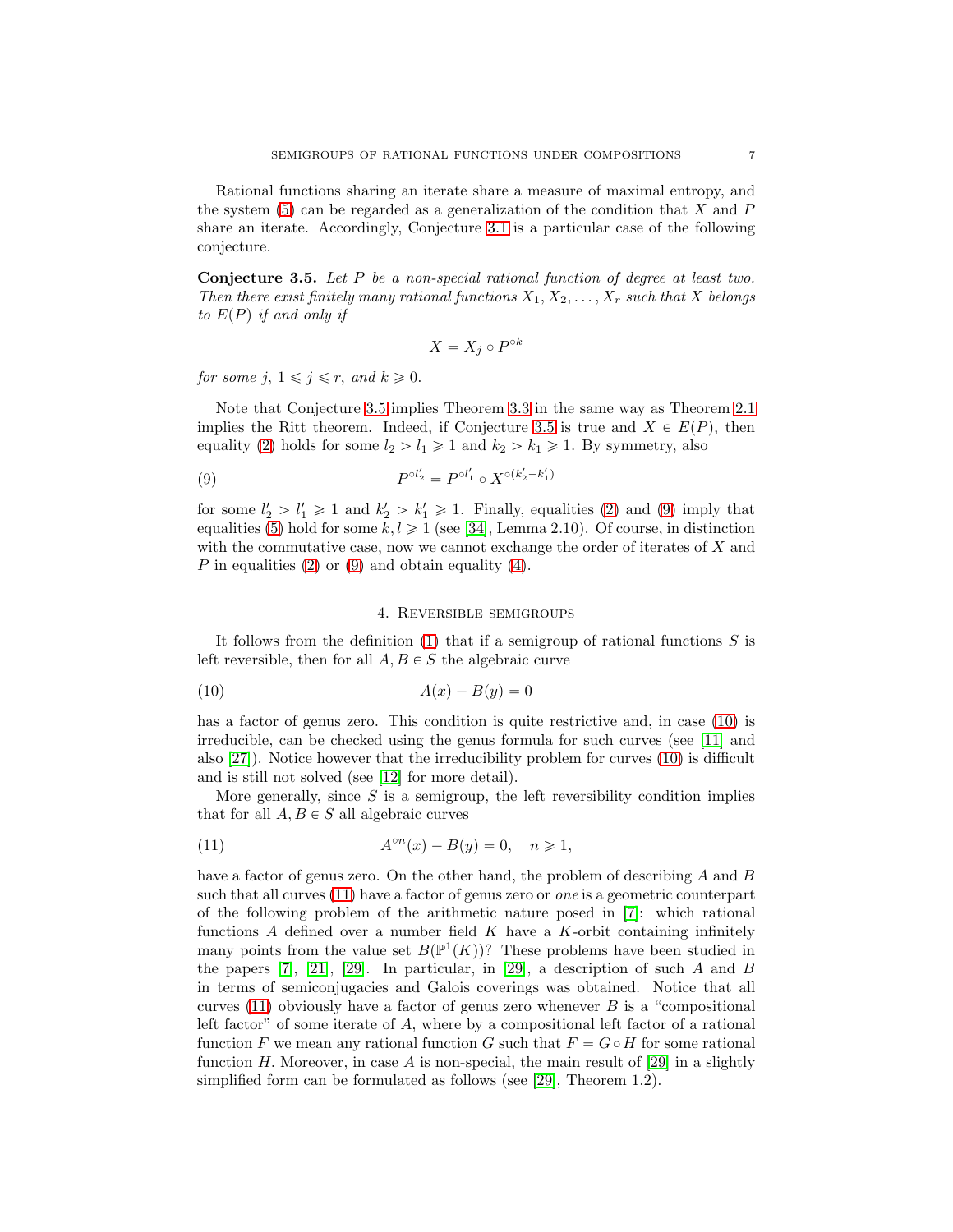<span id="page-7-0"></span>Theorem 4.1. Let A be a non-special rational function of degree at least two. Then there exist rational functions  $X$  and  $F$  such that  $X$  is a Galois covering, the diagram



commutes, and for a rational function B of degree at least two all algebraic curves  $(11)$  have a factor of genus zero or one if and only if B is a compositional left factor of  $A^{\circ \ell} \circ X$  for some  $l \geqslant 0$ .

Finally, we observe that if a semigroup of rational functions  $S$  is left reversible, then the following condition holds: for all  $A, B \in S$  all algebraic curves

<span id="page-7-1"></span>(12) 
$$
A^{\circ n}(x) - B^{\circ m}(y) = 0, \quad n, m \ge 1,
$$

have a factor of genus zero. This condition is stronger than the previous two conditions, and we conjecture that for such  $A$  and  $B$  the following stronger version of Theorem [4.1](#page-7-0) holds.

<span id="page-7-2"></span>Conjecture 4.2. Let A and B be rational functions of degree at least two such that all algebraic curves [\(12\)](#page-7-1) have a factor of genus zero or one. Then either both A and B are special or there exist  $k, l \geq 1$  such that  $A^{\circ k} = B^{\circ l}$ .

If true, Conjecture [4.2](#page-7-2) implies the following conjecture.

<span id="page-7-3"></span>Conjecture 4.3. Let S be a semigroup of rational functions of degree at least two containing at least one non-special function. Then S is left reversible if and only if any two elements of S have a common iterate.

Indeed, Conjecture [4.2](#page-7-2) implies the "only if" part of Conjecture [4.3.](#page-7-3) On the other hand, the "if" part is obvious, since the equality  $A^{\circ k} = B^{\circ l}$  implies that [\(1\)](#page-1-0) is satisfied for  $X = A^{\circ(k-1)} \in S$  and  $Y = B^{\circ(l-1)} \in S$ .

Furthermore, Conjecture [4.2](#page-7-2) implies the following conjecture.

<span id="page-7-4"></span>Conjecture 4.4. Let A and B be rational functions of degree at least two such that an orbit of A has an infinite intersection with an orbit of B. Then A and B have a common iterate.

In case A and B are polynomials, Conjecture [4.3](#page-7-3) is the theorem proved in the papers [\[13\]](#page-10-15), [\[14\]](#page-10-16). This result was extended to tame rational functions in the paper [\[33\]](#page-11-13). Similarly, Conjecture [4.2](#page-7-2) and Conjecture [4.3](#page-7-3) are true for polynomials or tame rational functions([\[34\]](#page-11-1)).

To see that Conjecture [4.2](#page-7-2) implies Conjecture [4.4,](#page-7-4) we recall that, by the Faltings theorem $([16])$  $([16])$  $([16])$ , if an irreducible algebraic curve C defined over a finitely generated field K of characteristic zero has infinitely many K-points, then  $q(C) \leq 1$ . On the other hand, it is easy to see that if the orbit intersection  $O_A(z_1) \cap O_B(z_2)$  is infinite, then all curves [\(12\)](#page-7-1) have infinitely many points  $(x, y) \in O<sub>A</sub>(z<sub>1</sub>) \times O<sub>B</sub>(z<sub>2</sub>)$ . Since the orbits  $O_A(z_1), O_B(z_2)$  belong to the field K finitely generated over Q by  $z_1, z_2$ , and the coefficients of  $A, B$ , this implies that all curves  $(12)$  have a factor of genus zero or one. Taking into account that Conjecture [4.4](#page-7-4) is true for special A and B ([\[33\]](#page-11-13)), this shows that Conjecture [4.2](#page-7-2) implies Conjecture [4.4.](#page-7-4)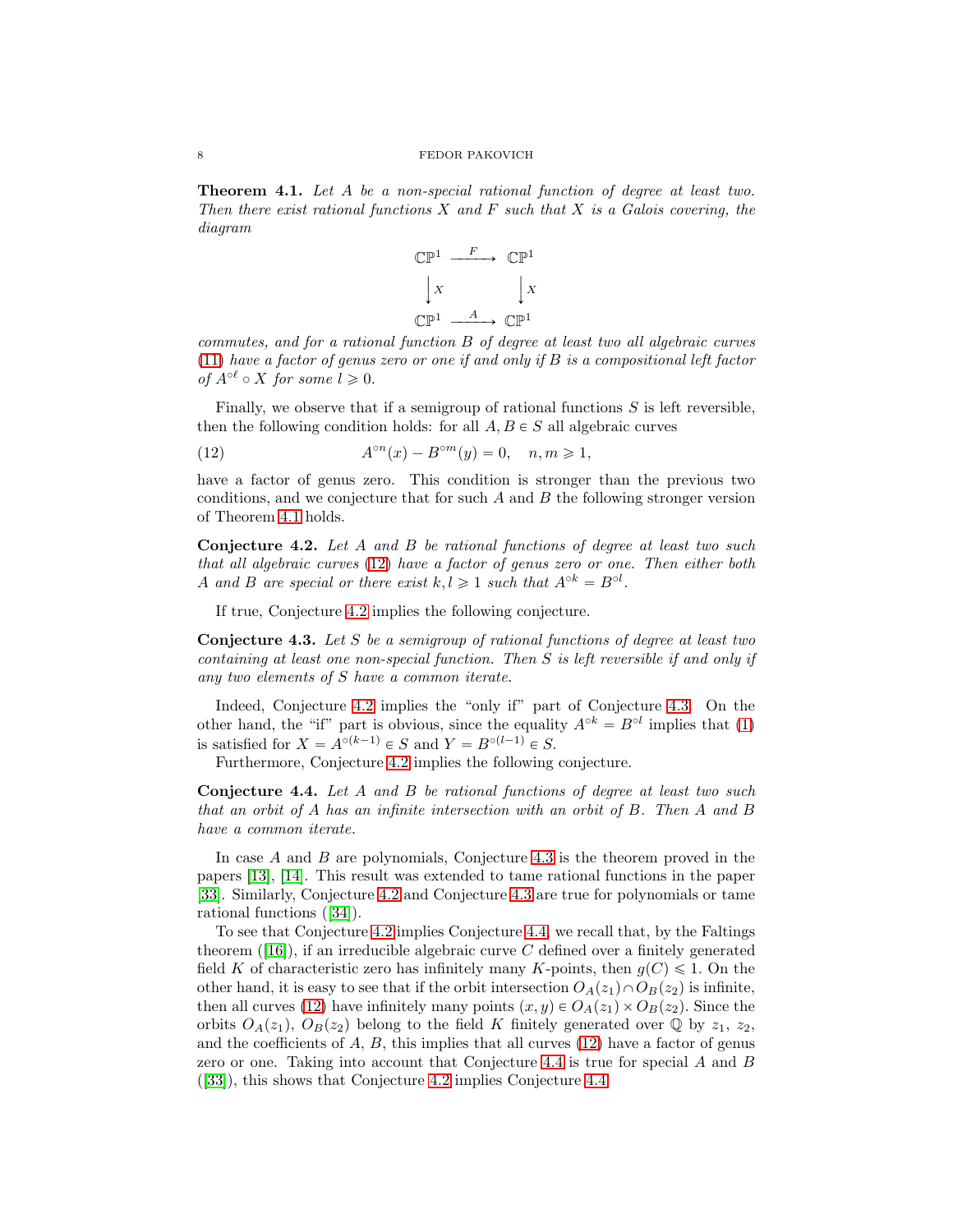Switching to right reversible semigroups, instead of the condition that for all  $A, B \in S$  the algebraic curve [\(10\)](#page-6-2) has a factor of genus zero, we obtain the condition that for all  $A, B \in S$  the field  $\mathbb{C}(A) \cap \mathbb{C}(B)$  contains a non-constant rational function. Thus, we face the following problem.

Problem 4.5. Given rational functions A and B of degree at least two, under what conditions the field  $\mathbb{C}(A) \cap \mathbb{C}(B)$  contains a non-constant rational function?

Despite a very natural setting of this problem, essentially nothing is known about its solutions unless both  $A$  and  $B$  are polynomials, in which case a complete description of such A and B is known. Specifically, if  $\mathbb{C}(A) \cap \mathbb{C}(B)$  contains a polynomial the answer is given by the Ritt theory([\[37\]](#page-11-17)), and the general case reduces to this one([\[26\]](#page-11-18)). For some other related results we refer the reader to the papers [\[4\]](#page-10-18), [\[18\]](#page-10-19), [\[25\]](#page-11-19).

The analogues of the other two problems about algebraic curves considered above can be formulated as follows: given rational functions  $A$  and  $B$ , under what conditions all the fields

<span id="page-8-0"></span>(13) 
$$
\mathbb{C}(A^{\circ n}) \cap \mathbb{C}(B), \quad n \geq 1,
$$

and, more generally, all the fields

$$
\mathbb{C}(A^{\circ n}) \cap \mathbb{C}(B^{\circ m}), \quad n, m \geq 1,
$$

contain a non-constant rational function?

We conjecture that the first problem has the following solution, "symmetric" to the one provided by Theorem [4.1.](#page-7-0)

<span id="page-8-1"></span>Conjecture 4.6. Let A be a non-special rational function of degree at least two. Then there exist rational functions  $X$  and  $F$  such that  $X$  is a Galois covering, the diagram

<span id="page-8-2"></span>(14) 
$$
\begin{array}{ccc}\n\mathbb{CP}^1 & \xrightarrow{A} & \mathbb{CP}^1 \\
\downarrow x & & \downarrow x \\
\mathbb{CP}^1 & \xrightarrow{F} & \mathbb{CP}^1\n\end{array}
$$

commutes, and for a rational function B of degree at least two all fields [\(13\)](#page-8-0) contain a non-constant rational function if and only if B is a compositional right factor of  $X \circ A^{\circ \ell}$  for some  $l \geqslant 0$ .

Notice that the "if" part of Conjecture [4.6](#page-8-1) is obtained by a direct calculation. Indeed, it follows from [\(14\)](#page-8-2) and

$$
X \circ A^{\circ l} = U \circ B
$$

that for every  $k \geqslant 0$  the equality

$$
F^{\circ k} \circ U \circ B = F^{\circ k} \circ X \circ A^{\circ l} = X \circ A^{\circ l + k}
$$

holds, implying that all fields [\(13\)](#page-8-0) contain a non-constant rational function. In particular, they contain a non-constant rational function whenever  $U$  is a compositional right factor of some iterate  $A^{\circ l}$ ,  $l \geq 1$  (the case where  $F = A$  and  $X = z$ ).

Finally, analogues of Conjecture [4.2](#page-7-2) and Conjecture [4.3](#page-7-3) are the following conjectures, which are known to be true in the polynomial case([\[34\]](#page-11-1)).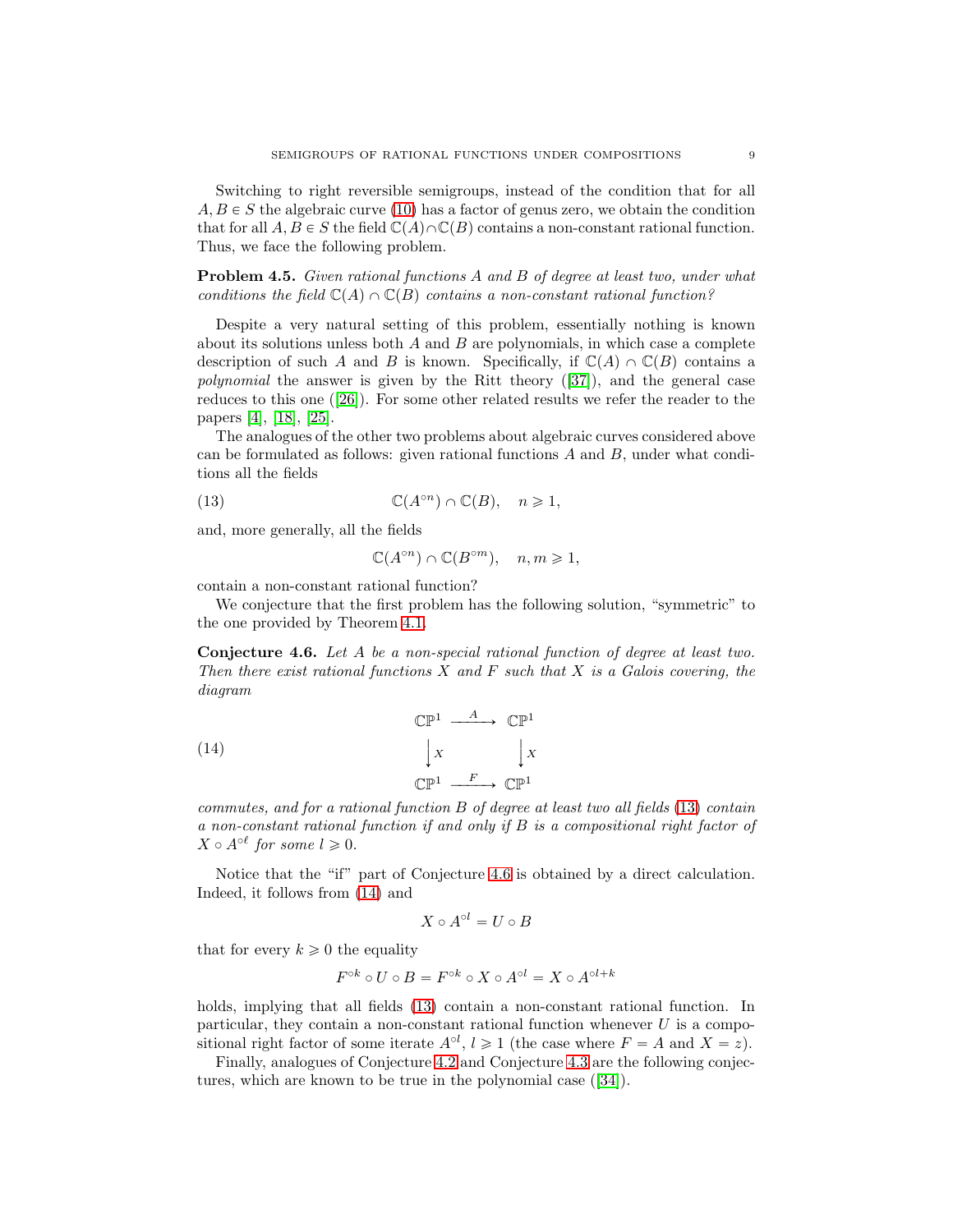Conjecture 4.7. Let A and B be rational functions of degree at least two such that all fields [\(13\)](#page-8-0) contain a non-constant rational function. Then either both A and B are special or there exist  $k, l \geq 1$  such that the equalities

$$
A^{\circ 2k} = A^{\circ k} \circ B^{\circ l}, \qquad B^{\circ 2l} = B^{\circ l} \circ A^{\circ k}
$$

hold.

Conjecture 4.8. Let S be a semigroup of rational functions of degree at least two containing at least one non-special function. Then S is right reversible if and only if for any two elements A, B of S there exist  $k, l \geq 1$  such that the equalities

$$
A^{\circ 2k} = A^{\circ k} \circ B^{\circ l}, \qquad B^{\circ 2l} = B^{\circ l} \circ A^{\circ k}
$$

hold.

## 5. Amenable semigroups

The following conjecture, generalizing the corresponding result for polynomials proved in [\[34\]](#page-11-1), presumably describes amenable and left amenable semigroups of rational functions.

<span id="page-9-0"></span>**Conjecture 5.1.** Let S be a semigroup of rational functions of degree at least two containing at least one non-special rational function. Then the following conditions are equivalent.

- 1) The semigroup S is amenable.
- 2) The semigroup S is left amenable.
- 3) The semigroup S is left reversible.
- 4) Any two elements of S have a common iterate.
- 5) The semigroup S is a subsemigroup of  $C_{\infty}(P)$  for some non-special rational function P of degree at least two.

Notice that to prove Conjecture [5.1](#page-9-0) it is enough to prove the implication  $3 \Rightarrow 4$ . Indeed, the implication  $1 \Rightarrow 2$  is obvious, the implication  $2 \Rightarrow 3$  is well-known, and it is easy to see that if 4) hold, then  $S \subseteq C_{\infty}(P)$  for any  $P \in S$ , implying that  $4 \Rightarrow 5$ . Finally, the implication  $5 \Rightarrow 1$  is proved in [\[34\]](#page-11-1). Thus, since Conjecture [4.2](#page-7-2) implies through Conjecture [4.3](#page-7-3) the implication  $3 \Rightarrow 4$ , Conjecture [4.2](#page-7-2) implies Conjecture [5.1.](#page-9-0)

The next conjecture describes right amenable semigroups of rational functions, generalizing results proved in [\[5\]](#page-10-2), [\[34\]](#page-11-1) for polynomials.

<span id="page-9-1"></span>**Conjecture 5.2.** Let S be a semigroup of rational functions of degree at least two containing at least one non-special rational function. Then the following conditions are equivalent.

- 1) The semigroup S is right amenable.
- 2) The semigroup S is right reversible.
- 3) For any two elements A, B of S there exist  $k, l \geq 1$  such that the equalities

$$
A^{\circ 2k} = A^{\circ k} \circ B^{\circ l}, \qquad B^{\circ 2l} = B^{\circ l} \circ A^{\circ k}
$$

hold.

- 4) The semigroup S contains no free subsemigroup of rank two.
- 5) The semigroup S is a subsemigroup of  $E(P)$  for some non-special rational function P of degree at least two.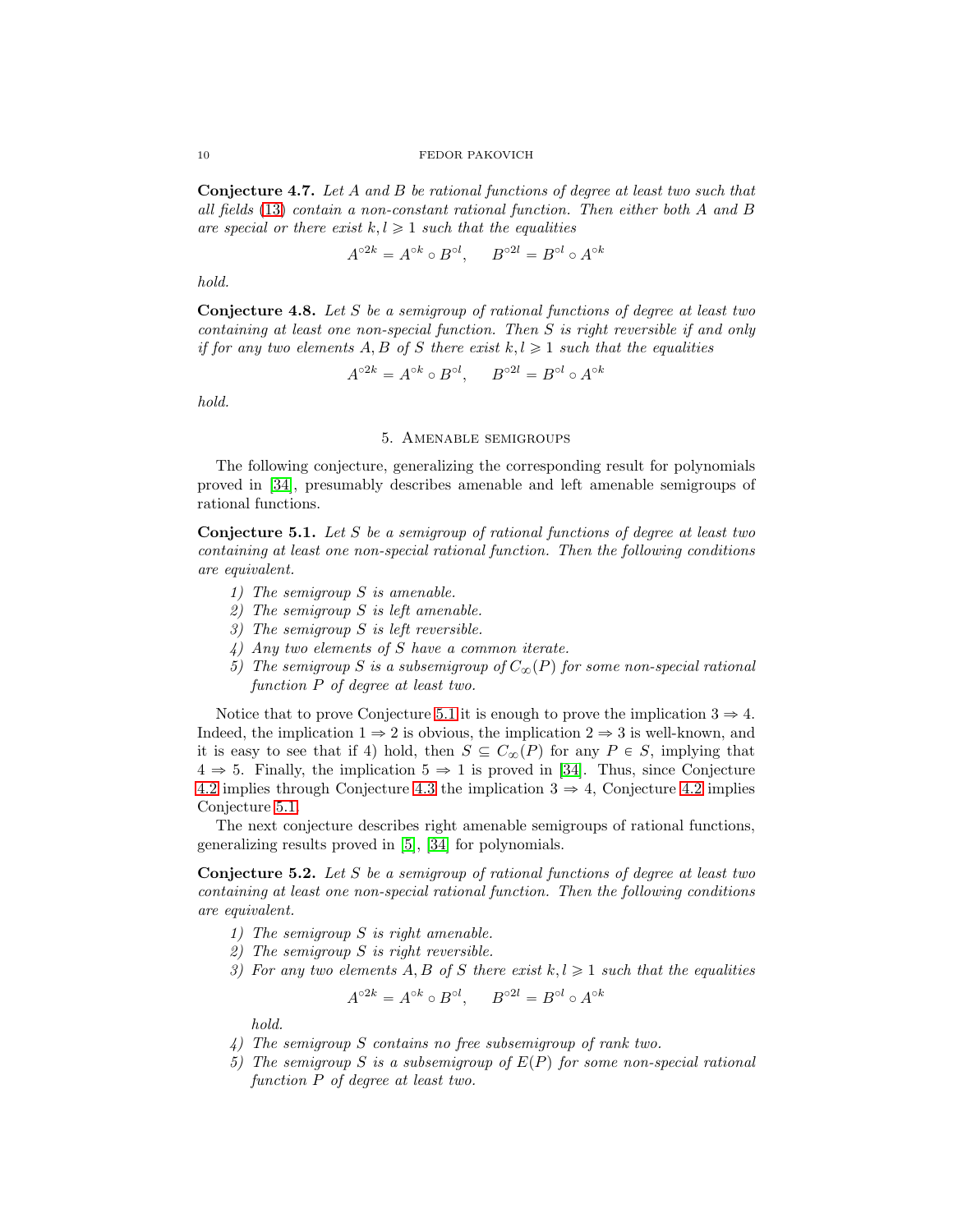Let us list the implications in Conjecture [5.2,](#page-9-1) which are known to be true. The implication  $1 \Rightarrow 2$  is well-known. The implications  $3 \Rightarrow 4$  and  $3 \Rightarrow 2$  are obvious. The equivalence  $3 \Leftrightarrow 5$  follows easily from Theorem [3.3.](#page-5-5) Finally, the implication  $4 \Rightarrow 2$  can be established as follows (cf. [\[34\]](#page-11-1), Lemma 2.8). Let  $A \neq B$  be elements of S. By condition, the semigroup generated by  $A$  and  $B$  is not free. Therefore, there exist  $X_1, X_2, \ldots, X_k \in \{A, B\}$  and  $Y_1, Y_2, \ldots, Y_l \in \{A, B\}$  such that

$$
X_k X_{k-1} \dots X_1 = Y_l Y_{l-1} \dots Y_1,
$$

but the words in  $A$  and  $B$  in the parts of this equality are different. It follows from the right cancellativity of  $\mathbb{C}(z)$  that without loss of generality we may assume that  $X_1 \neq Y_1$ . Thus, either  $X_1 = A$  and  $Y_1 = B$ , or  $X_1 = B$  and  $Y_1 = A$ . Moreover, the condition  $A \neq B$  implies that  $k \geq 2$  and  $l \geq 2$ . Thus, if, say,  $X_1 = A$  and  $Y_1 = B$ , the elements

$$
X = X_k \dots X_2, \qquad Y = Y_l \dots Y_2
$$

of S satisfy  $X \circ A = Y \circ B$ .

#### **REFERENCES**

- <span id="page-10-8"></span>[1] R. Avanzi, U. Zannier, The equation  $f(X) = f(Y)$  in rational functions  $X = X(t)$ ,  $Y = Y(t)$ , Compositio Math. 139 (2003), no. 3, 263-295.
- <span id="page-10-9"></span><span id="page-10-4"></span>[2] A. Beardon, Even and odd entire functions, J. Austral. Math. Soc., 74(1) , 19-24, (2003).
- <span id="page-10-18"></span>[3] J. P. Bell, K. Huang, W. Peng, T. J. Tucker, A Tits alternative for rational functions, [arXiv:2103.09994](http://arxiv.org/abs/2103.09994)
- [4] F. Bogomolov, Y. Tschinkel, Co-fibered products of algebraic curves, Cent. Eur. J. Math. 7 (2009), no. 3, 382-386.
- <span id="page-10-2"></span>[5] Cabrera C., Makienko P., Amenability and measure of maximal entropy for semigroups of rational map, [arXiv:1912.03377.](http://arxiv.org/abs/1912.03377)
- <span id="page-10-3"></span>Cabrera C., Makienko P., Amenability and measure of maximal entropy for semigroups of rational map: II, [arXiv:2109.11601.](http://arxiv.org/abs/2109.11601)
- <span id="page-10-14"></span>[7] Cahn, J., Jones, R., Spear, J., Powers in orbits of rational functions: cases of an arithmetic dynamical Mordell-Lang conjecture, Canad. J. Math. 71 (2019), no. 4, 773-817.
- <span id="page-10-0"></span>M. Day, Means for the bounded functions and ergodicity of the bounded representations of semi-groups, Trans. Amer. Math. Soc. 69 (1950), 276-291.
- <span id="page-10-6"></span><span id="page-10-1"></span>[9] M. Day, Amenable semigroups, Illinois J. Math. 1 (1957), 509-544.
- <span id="page-10-12"></span>[10] P. Doyle, C. McMullen, Solving the quintic by iteration, Acta Math. 163 (1989), no. 3-4, 151-180.
- [11] M. Fried, Arithmetical properties of function fields. II. The generalized Schur problem, Acta Arith. 25, 225-258 (1974)
- <span id="page-10-13"></span>[12] M. Fried, Variables separated equations: strikingly different roles for the branch cycle lemma and the finite simple group classification, Sci. China Math. 55 (2012), no. 1, 1-72.
- <span id="page-10-15"></span>[13] D. Ghioca, T. Tucker, M. Zieve, Intersections of polynomial orbits, and a dynamical Mordell-Lang conjecture, Inventiones Math. 171 (2008), 463–483.
- <span id="page-10-16"></span>[14] D. Ghioca, T. Tucker, M. Zieve, Linear relations between polynomial orbits, Duke Math. J. 161 (2012), 1379-1410.
- <span id="page-10-5"></span>[15] A. Eremenko, Some functional equations connected with the iteration of rational functions, Leningrad Math. J. 1 (1990), 905-919.
- <span id="page-10-17"></span>[16] G. Faltings, Complements to Mordell, Rational points (Bonn, 1983/1984), 203-227, Aspects Math., E6, Friedr. Vieweg, Braunschweig, 1984.
- <span id="page-10-7"></span>[17] A. Freire, A. Lopes, R. Mañé, An invariant measure for rational maps, Bol. Soc. Brasil. Mat. 14 (1983), no. 1, 45-62.
- <span id="page-10-19"></span>[18] L. Hansen, H. Shapiro, Graphs and functional equations, Ann. Acad. Sci. Fenn. Ser. A I Math. 18 (1993), no. 1, 125–146.
- <span id="page-10-10"></span>[19] A. Horwitz, L. Rubel, L. A., When is the composition of two power series even?, J. Austral. Math. Soc. (Ser. A) 56 (1994), 415-420.
- <span id="page-10-11"></span>[20] A. Horwitz, Even compositions of entire functions and related matters, J. Austral. Math. Soc. (Ser. A) 63 (1997), 225–237.CrossRefGoogle ScholarBGUSearch